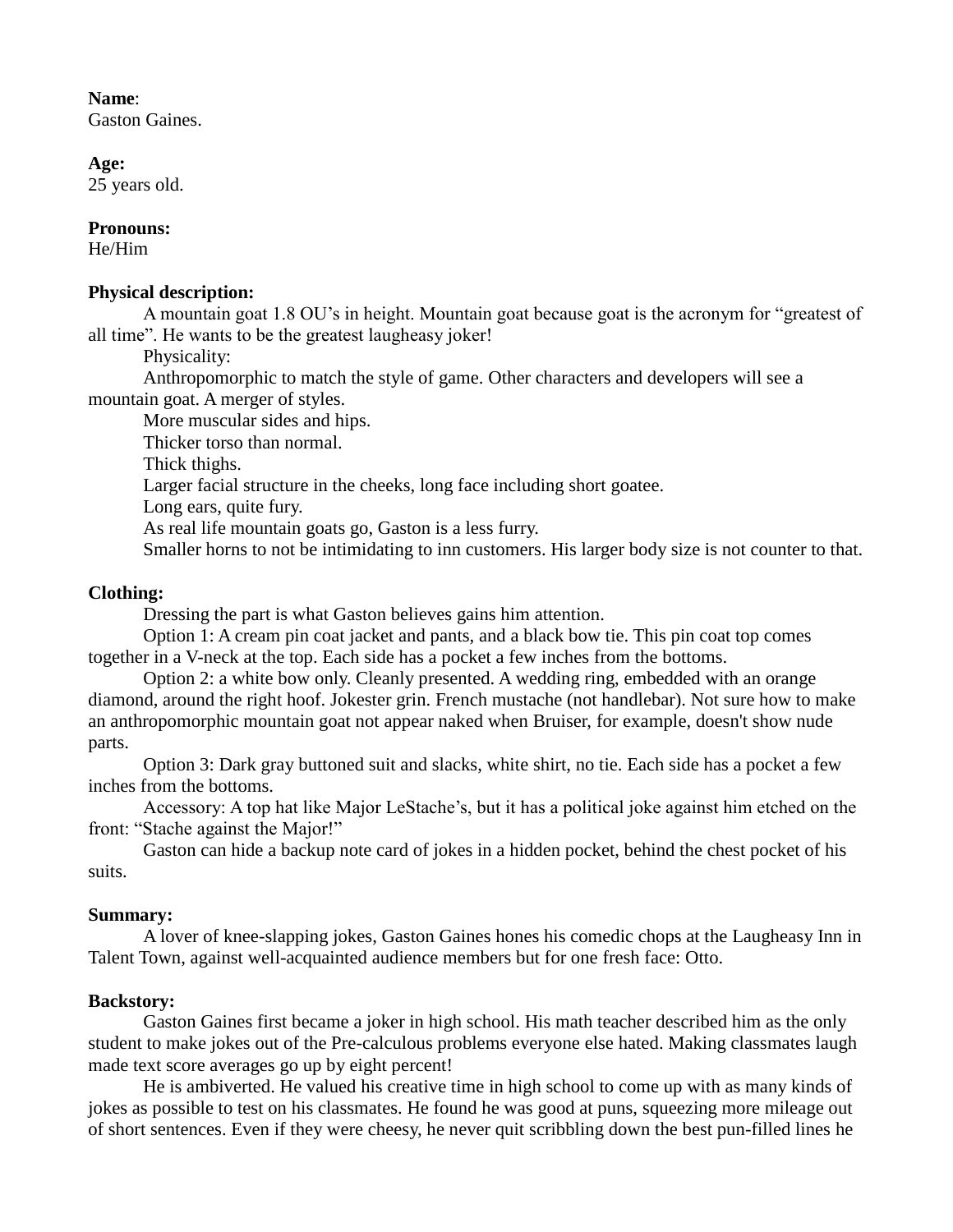could think of. Many went into a joke journal his parents bought him, in order to draft new ideas during those early years. Fellow classmates answered so many of them that Gaston became the butt of jokes. In a good way, no less.

"Oh, just wait for Gaston to make a joke up for that," or "Don't tell Gaston! He will joke about it so much dinner will laugh with him," classmates said next to him in classes.

At first, Gaston enjoyed the extra attention. He bounced ideas off classmates in Math and English Literature. He eased up after too many comedic lunch times made his friends choke on soda and spaghetti. Nevertheless, he kept on formulating new joke ideas.

Puns were his first skill. During his first job - a restaurant server - he was noticed by his supervisor and co-workers. He let slip a joke sometimes while serving customers. Gaston was surprised when they returned with their own humor. A female mountain lion co-worker he befriended once laughed so hard she let a cup of coffee get chill! Gaston grew to liking her and she accepted a first date a month later.

But life was more than joking for Gaston. He thought on a Saturday off work, *Can I have a comedy career?* The million dollar question. Could he make a living from it? Rent was fine from serving meals; he was single, rooming with three others in Talent Town. He had to start somewhere, like any other artist. Get noticed at a venue of some kind!

His girlfriend suggested the one of the most well-known inns. Perform in the evening, on a weekend day, twice a month – something. Gaston considered. But after serving meals and chocolate shakes after two years, he wanted to earn more. Plus, a year and a half into dating he had a wedding to save for. Gaston worked landscaping at a high end landscaping company in Vaudeville. After his first week, he took his fiancée's' suggestion.

This inn had one of the most popular small stages around. "Serious competition here. Unfortunately, we have no available time slots any time soon." the manager had told Gaston. The effort this would take, the timing… it was all about seizing the opportunity. One day, he discovered the inn's laugheasy – its secret entrance. He introduced himself to the owner, then was given a time slot to test himself on its patrons. The owner gladly agreed. But he didn't really count on much, despite a good first impression.

For a five weeks Gaston fired off puns, jokes, dad jokes – not everything he had, but more than enough to get plenty of laughs. Some joke subjects fell splat on the floor, such as one about lasagna. During lunch with his fiancée once a week after chewing edges of hedges, Gaston reported on all of it. She encouraged him, critiqued his jokes, even told him what to probably avoid. He became admittedly frustrated; he really thought some of the cornier jokes would be a hit among older Vaudevillians. Like dad jokes. He went with her advice - a smart move.

\*\*\*

Gaston Gaines remains vigilant, looking for his moment to break onto the wider world stage. At this time, the one part of his life working is looking for him and his soon-to-be wife's first house to settle in after their day of flowers, goat nibbles, and ale.